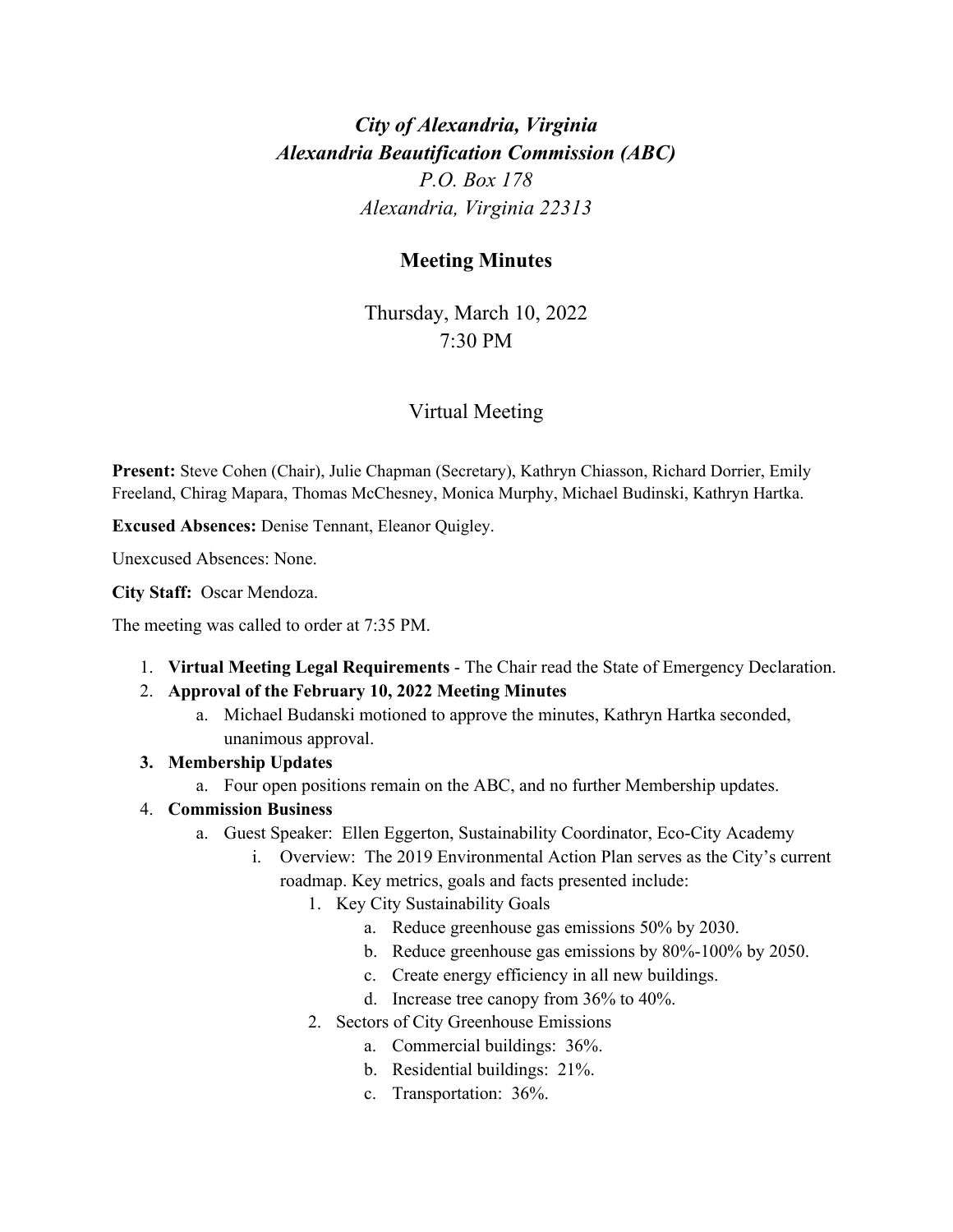- d. Solid waste: 2%.
- e. Other: 5%.
- 3. Achievement Highlights
	- a. The City has a public dashboard that tracks key indicators annually.
	- b. The dashboard shows the progress of achieving goals overall.
- 4. Lens of Sustainability When Beautifying an Area
	- a. Evaluate areas for potential change elements such as solar, replacing grass with native plant/shrubs/trees, etc.
	- b. When assessing for beautification, be sure to consider use and purpose of the space.
- 5. Transportation and Air Quality
	- a. City strives to reduce single use vehicles.
	- b. DASH Bus is free, 24/7, and has 15 new electric buses.
- 6. Energy/Climate
	- a. City is actively upgrading street lights to LED; updated traffic lights in 2018.
	- b. Conducts an annual solar campaign for homes.
	- c. City has map of heat islands on website.
	- d. Thermal cameras can be borrowed for the library to evaluate energy efficiency.
- 7. Electrification of the City
	- a. City is evaluating its electric vehicle strategy to determine locations for charging stations, etc.
	- b. Alternate Fuel Policy adopted in 2020 to prioritize purchase of electric vehicles; City has used hybrid vehicles since 2004.
	- c. City is evaluating electric efficiencies in new buildings, for example, asking developers to discontinue gas fireplaces in residences (except for common areas).
- b. Subcommittee Updates
	- i. Awards and Outreach
		- 1. Awards
			- a. Discussion
				- i. The Awards letters for the Architectural Awards have been mailed and receipt confirmed.
				- ii. A media release will go out the week of March  $21<sup>st</sup>$  to local media, civic organizations, business organizations, and the public.
				- iii. Asking local officials to communicate through their networks.
				- iv. Residential Awards process to begin in April and mimic the timeline of previous Awards cycles.